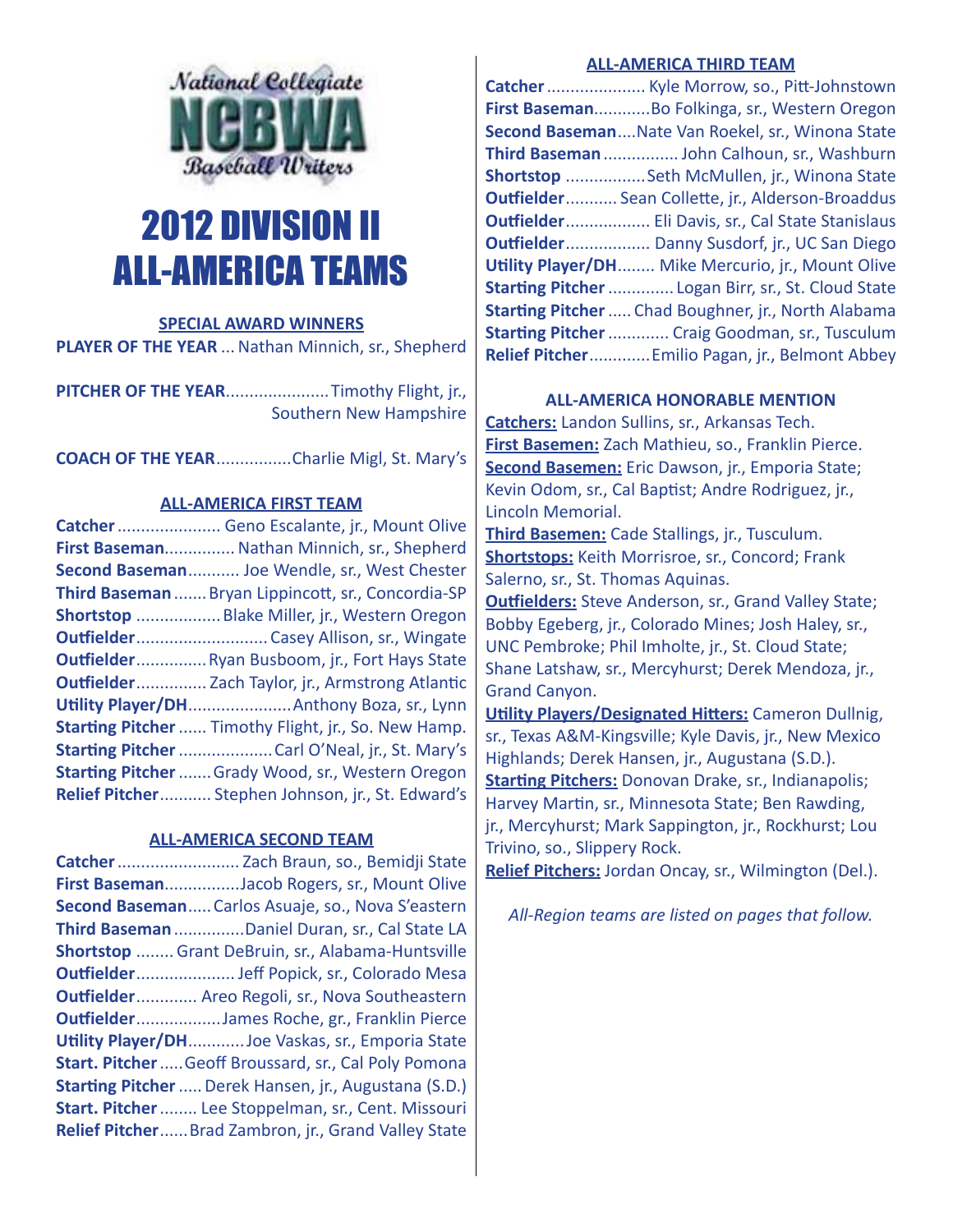#### **ATLANTIC REGION SPECIAL AWARDS**

| Player of the YearNathan Minnich, sr., Shepherd   |
|---------------------------------------------------|
| Pitcher of the Year  Ben Rawding, jr., Mercyhurst |
| Coach of the Year  Mark Marizzaldi. Seton Hill    |
| Rookie of the Year Ryan Siegel, r-fr., Mercyhurst |

#### **ALL-ATLANTIC REGION FIRST TEAM**

| First BasemanNathan Minnich, sr., Shepherd                          |
|---------------------------------------------------------------------|
| Second BasemanJoe Wendle, sr., West Chester                         |
| Third Baseman  Shayne Houck, sr., Kutztown                          |
|                                                                     |
| OutfielderSean Collette, jr., Alderson-Broaddus                     |
| Outfielder Cory Flickinger, sr., West Virginia Wesleyan             |
|                                                                     |
| Utility Player/Designated Hitter  Kyle Petty, jr., California (Pa.) |
| Starting Pitcher Joe Gunkel, so., West Chester                      |
| Starting Pitcher  Ben Rawding, jr., Mercyhurst                      |
| Starting Pitcher Lou Trivino, so., Slippery Rock                    |
|                                                                     |

#### **ALL-ATLANTIC REGION SECOND TEAM**

| First Baseman Aaron Jones, jr., Winston-Salem State          |
|--------------------------------------------------------------|
| Second Baseman Jake Warner, so., Pitt-Johnstown              |
| Third Baseman Brendan Costantino, so., Seton Hill            |
|                                                              |
|                                                              |
|                                                              |
|                                                              |
| Utility Player/Designated Hitter  Nick Sell, fr., Seton Hill |
|                                                              |
| Starting Pitcher  Paul Hvozdovic, so., Shepherd              |
| Starting Pitcher  Brad Schnelle, so., Seton Hill             |
| Starting Pitcher Nick Umberger, jr., Shippensburg            |
|                                                              |

## **ALL-ATLANTIC REGION HONORABLE MENTION**

**Catcher:** Matt Albaugh, jr., Kutztown; Troy Foster, jr., Indiana (Pa.); Tyler Shover, sr., Shippensburg. **First Baseman:** Justin Bagbey, sr., Chowan; Dylan Songer, sr., Indiana (Pa.). **Second Baseman:** Kolin McMillen, fr., Mercyhurst; Chad Murphy, jr., Shepherd; German Reyes, jr., Winston-Salem State. **Third Baseman:** Jarrod Kramer, sr., Bloomsburg; Ethan Santora, sr., Mercyhurst. **Shortstop:** Paco Martin, jr., Winston-Salem State; Cody Montz, sr., Kutztown. **Outfielder:** Pat Ammar, r-fr., Wheeling Jesuit; Bret Blevins, so., Concord; Weston Dodson, sr., Elizabeth City State; Troy Handza, sr., California (Pa.); Jack Provine, sr., West Chester; Billy Smith III, sr., West Virginia State; Drew Westover, sr., Pitt-Johnstown. **Utility Player/ Designated Hitter:** Nash Hutter, sr., Shepherd; Pat Kregeloh, jr., Shippensburg; Igor Molina, jr., Charleston; Mike Tomko, jr., Gannon; Jordan Wlodarczyk, jr., West Chester. **Starting Pitcher:** Aaron Adams, jr., West Virginia Wesleyan; Stephen Cooke, jr., Indiana (Pa.); Zach Jeney, sr., Slippery Rock; Dominick Ruscitti, sr., Kutztown; Scott Wells, so., Winston-Salem State; Derek Younker, so., Pitt-Johnstown.

## **CENTRAL REGION SPECIAL AWARDS**

| Player of the YearBryan Lippincott, Concordia-St. Paul    |
|-----------------------------------------------------------|
| <b>Pitcher of the Year</b> Derek Hansen, Augustana (S.D.) |
| Coach of the Year Matt Magers, Minnesota State            |

#### **ALL-CENTRAL REGION FIRST TEAM**

| First Baseman Dustin Fackrell, sr., Colorado Mesa             |
|---------------------------------------------------------------|
| Second Baseman Nate Van Roekel, sr., Winona State             |
| Third Baseman  Bryan Lippincott, sr., Concordia-St. Paul      |
| Shortstop Seth McMullen, jr., Winona State                    |
| <b>OutfielderBobby Egeberg, jr., Colorado Mines</b>           |
|                                                               |
|                                                               |
| Utility Player/DH Derek Hansen, jr., Augustana (S.D.)         |
| <b>Utility Player/DHKyle Davis, jr., New Mexico Highlands</b> |
| Starting Pitcher  Logan Birr, sr., St. Cloud State            |
| Starting Pitcher  Jared Christensen, sr., Colorado Mesa       |
| Starting Pitcher  Derek Hansen, jr., Augustana (S.D.)         |
| Starting Pitcher  Harvey Martin, sr., Minnesota State         |
| Relief Pitcher Nick Sutherland, jr., Minnesota State          |

#### **ALL-CENTRAL REGION SECOND TEAM**

| Catcher  Chris Schindler, sr., Colorado State-Pueblo           |
|----------------------------------------------------------------|
| First Baseman Joey Benke, sr., St. Cloud State                 |
| Second BasemanChase Lacomb, jr.,Colorado State-Pueblo          |
| Third Baseman  Josh McMahon, jr., New Mexico Highlands         |
|                                                                |
|                                                                |
| <b>Outfielder</b> Mike Bisenius, sr., Wayne State (Neb.)       |
| <b>Outfielder</b> Brian Hansen, jr., St. Cloud State           |
|                                                                |
| Starting Pitcher Shawn Riesgraf, jr., St. Cloud State          |
| Starting Pitcher  Nolan Snell, jr., Colorado Mesa              |
| <b>Relief Pitcher Oscar Almeida, jr., New Mexico Highlands</b> |
|                                                                |

#### **ALL-CENTRAL REGION HONORABLE MENTION**

| <b>Outfielder</b> Brian Wuest, jr., Nebraska-Kearney               |
|--------------------------------------------------------------------|
| Utility Player/Designated Hitter Logan Kalis, jr., Bemidji State   |
| <b>Starting Pitcher  Mike Fabrizio, so., Colorado State-Pueblo</b> |
| Starting Pitcher Ben Kincaid, sr., Minnesota State                 |
|                                                                    |
| <b>Starting Pitcher</b> Austen Wisroth, sr., Wayne State (Neb.)    |
| Starting Pitcher Derek Benham, sr., Colorado Mesa                  |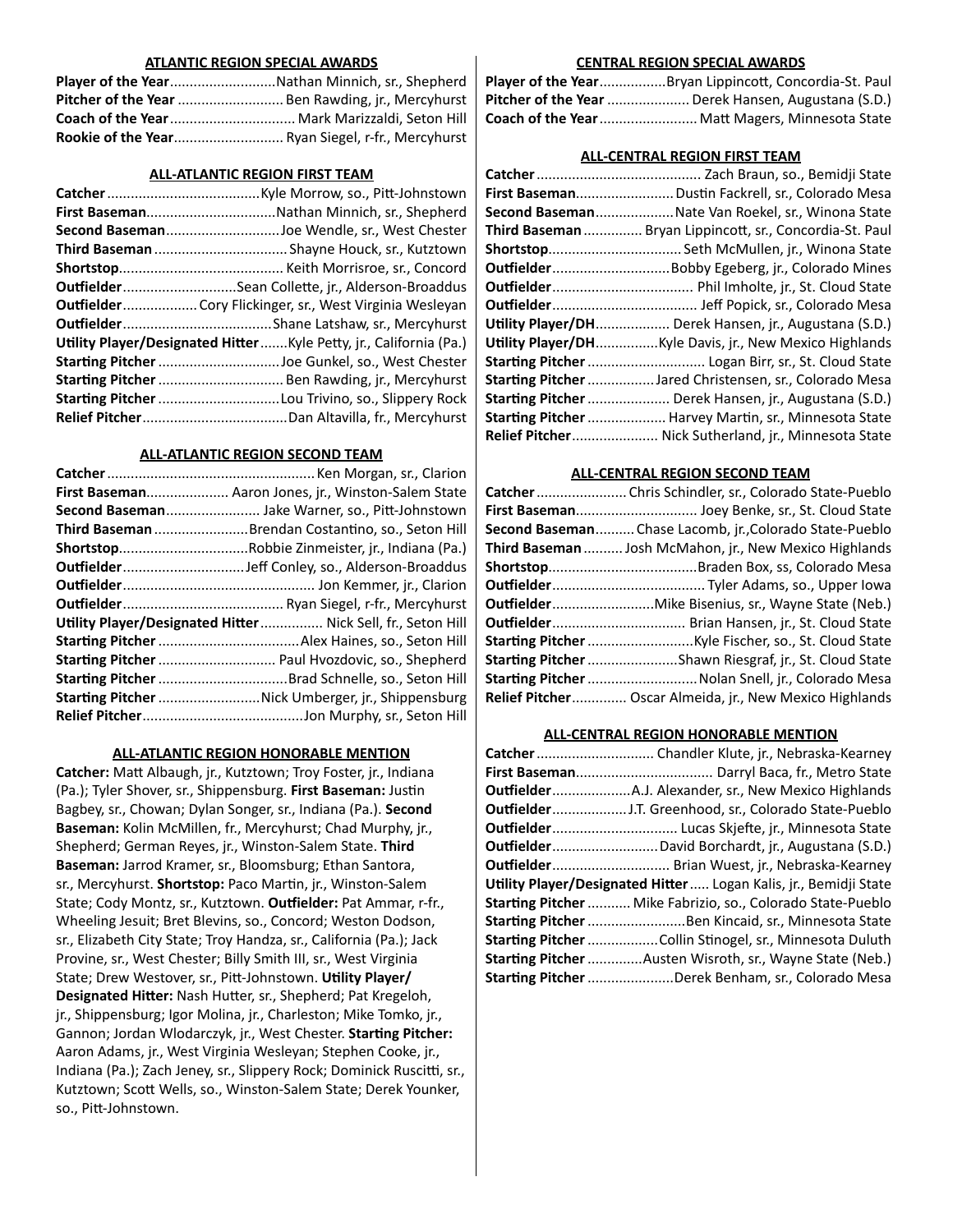## **EAST REGION SPECIAL AWARDS**

| <b>Pitcher of the Year</b> Timothy Flight, jr., So. New Hampshire |
|-------------------------------------------------------------------|
| <b>Coach of the Year</b> Scott Muscat, St. Thomas Aquinas         |

## **ALL-EAST REGION FIRST TEAM**

| Second Baseman James Katsiroubas, jr., UMass Lowell             |
|-----------------------------------------------------------------|
| Third Baseman  Stanley Susana, fr., St. Thomas Aquinas          |
|                                                                 |
|                                                                 |
|                                                                 |
|                                                                 |
| Utility Player/Designated Hitter  Michael White, sr., Stonehill |
| Starting Pitcher  Timothy Flight, jr., Southern New Hampshire   |
| Starting Pitcher  Matt Marotta, sr., St. Thomas Aquinas         |
| Starting Pitcher Dan McMahon, jr., U. of the Sciences           |
| Relief PitcherJordan Oncay, sr., Wilmington (Del.)              |

# **ALL-EAST REGION SECOND TEAM**

| Second Baseman Andrew Abreu, so., Dowling                           |
|---------------------------------------------------------------------|
| Third Baseman  Cam Kneeland, sr., UMass Lowell                      |
|                                                                     |
|                                                                     |
|                                                                     |
|                                                                     |
| <b>Utility Player/DHMike Russo, jr., St. Thomas Aquinas, Junior</b> |
|                                                                     |
|                                                                     |
|                                                                     |
| <b>Relief Pitcher</b> Alex Powers, jr., Southern New Hampshire      |

# **MIDWEST REGION SPECIAL AWARDS**

| Player of the Year  Steve Anderson, Grand Valley State    |
|-----------------------------------------------------------|
| Pitcher of the YearDonovan Drake, Indianapolis            |
|                                                           |
| Freshman of the Year Mike Nadratowski, Grand Valley State |

# **ALL-MIDWEST REGION FIRST TEAM**

| CatcherJared Cowan, sr., Grand Valley State                       |
|-------------------------------------------------------------------|
|                                                                   |
| Second BasemanBrayan Cacique, sr., Lake Erie                      |
|                                                                   |
| Third Baseman Tyler O'Daniel, jr., Indianapolis                   |
| <b>Utility Player/Designated Hitter</b> Drake Austin, jr., Quincy |
| <b>Outfielder</b> Steve Anderson, sr., Grand Valley State         |
| OutfielderLee Voth-Goeddert, sr., Missouri S&T                    |
|                                                                   |
| Starting Pitcher  Donovan Drake, sr., Indianapolis                |
| Starting Pitcher  Kyle Schepel, sr., Grand Valley State           |
| Starting Pitcher Mark Sappington, jr., Rockhurst                  |
| Relief Pitcher Brad Zambron, jr., Grand Valley State              |

# **ALL-MIDWEST REGION SECOND TEAM**

| First Baseman Giancarlo Brugnoni, so., Grand Valley State |
|-----------------------------------------------------------|
|                                                           |
|                                                           |
| Third Baseman  Scott Bradbury, sr., Rockhurst             |
| Utility Player/DHCharlie Mohr, jr., Missouri-St. Louis    |
| Outfielder Mike Nadratowski, fr., Grand Valley State      |
|                                                           |
| OutfielderJordan White, sr., Kentucky Wesleyan            |
| Starting Pitcher  Ryan Garman, sr., Grand Valley State    |
| Starting Pitcher  Zack Gronek, sr., Missouri S&T          |
| Starting Pitcher JaVaun West, sr., Indianapolis           |
| Relief Pitcher Brett Loeding, jr., Northern Kentucky      |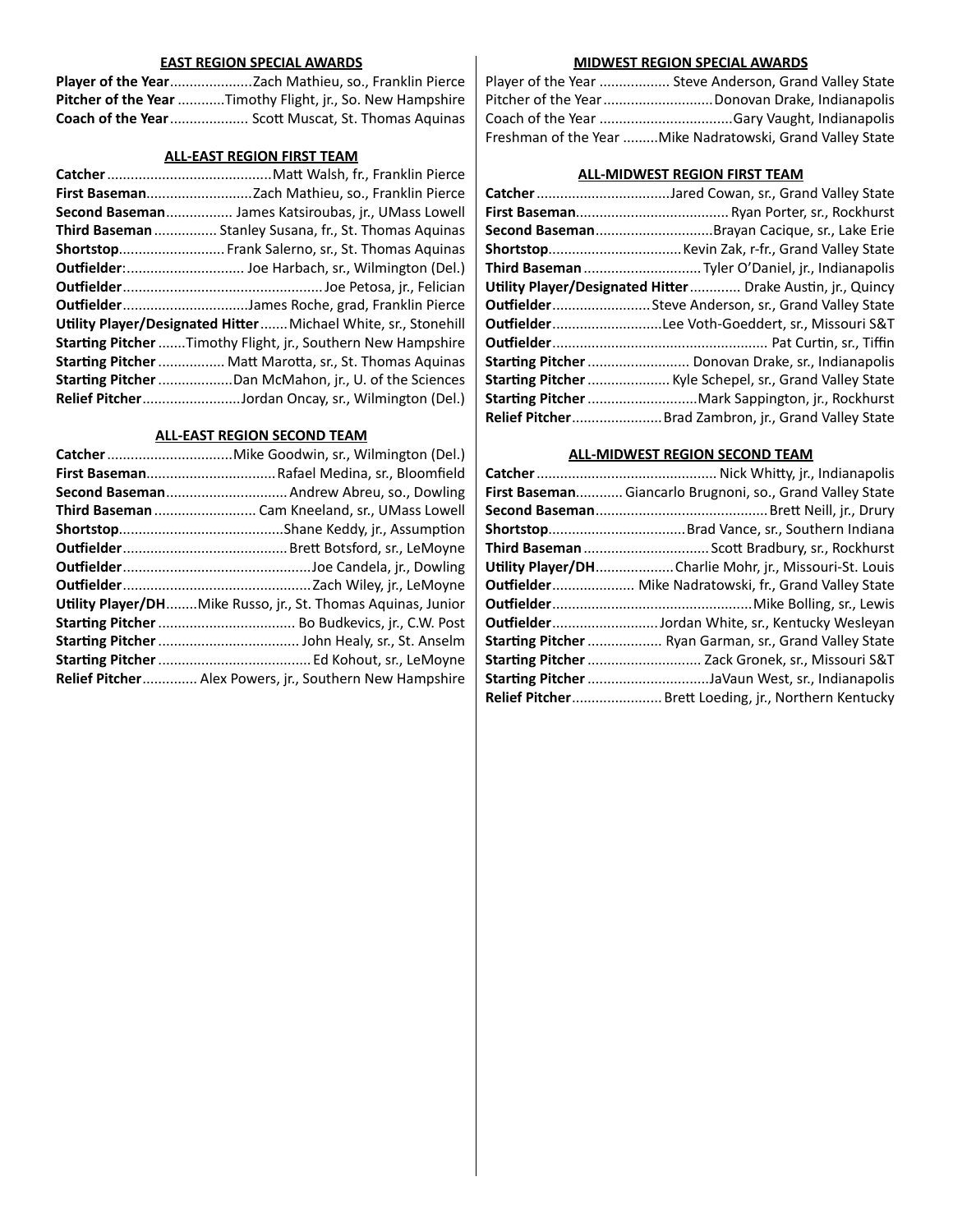### **SOUTH REGION SPECIAL AWARDS**

| Pitcher of the Year Chad Boughner, jr., North Alabama |
|-------------------------------------------------------|
| Coach of the Year Mike Kinnison, Delta State          |

## **ALL-SOUTH REGION FIRST TEAM**

|                                                          | First BasemanRyan McChesney, sr., Florida Tech      |  |
|----------------------------------------------------------|-----------------------------------------------------|--|
|                                                          | Second BasemanCarlos Asuaje, so., Nova Southeastern |  |
|                                                          |                                                     |  |
|                                                          | ShortstopGrant DeBruin, sr., Alabama-Huntsville     |  |
|                                                          |                                                     |  |
|                                                          | Outfielder Areo Regoli, sr., Nova Southeastern      |  |
|                                                          |                                                     |  |
| Utility Player/Designated Hitter Anthony Boza, sr., Lynn |                                                     |  |
|                                                          |                                                     |  |
|                                                          | Starting Pitcher Chad Boughner, jr., North Alabama  |  |
|                                                          | Starting Pitcher  Colton Mitchell, jr., Delta State |  |
|                                                          |                                                     |  |

## **ALL-SOUTH REGION SECOND TEAM**

| Starting Pitcher  Zach Westcott, so., Nova Southeastern  |
|----------------------------------------------------------|
| Relief PitcherJames Mannara, jr., Florida Tech           |
|                                                          |
|                                                          |
| Second BasemanMichael Schmidt, sr., North Alabama        |
| Third Baseman  Paul Winterbottom, fr., Stillman          |
| ShortstopJosh Carpenter, so., North Alabama              |
| Outfielder Ty Chancelor, sr., Alabama-Huntsville         |
|                                                          |
| <b>OutfielderCameron Graves, sr., Valdosta State</b>     |
| Utility Player/DH Christian Glisson, sr., Valdosta State |

## **ALL-SOUTH REGION HONORABLE MENTION**

| Catcher Travis Murray, sr., Palm Beach Atlantic |
|-------------------------------------------------|
|                                                 |
|                                                 |

# **SOUTH CENTRAL REGION SPECIAL AWARDS**

| <b>Player of the YearCameron Dullnig, sr., Texas A&amp;M-Kingsville</b> |
|-------------------------------------------------------------------------|
|                                                                         |
|                                                                         |

# **ALL-SOUTH CENTRAL REGION FIRST TEAM**

| First Baseman Adam Shank, sr., St. Edward's                           |
|-----------------------------------------------------------------------|
| Second Baseman Eric Dawson, jr., Emporia State                        |
| Third Baseman  John Calhoun, sr., Washburn                            |
| Shortstop Bret Schwartz, sr., Central Missouri                        |
|                                                                       |
| <b>Outfielder</b> Ryan Busboom, jr., Fort Hays State                  |
|                                                                       |
| Utility Player/DHCameron Dullnig, sr., Texas A&M-Kingsville           |
| <b>Utility Player/Designated HitterJoe Vaskas, sr., Emporia State</b> |
|                                                                       |
| Starting Pitcher  Lee Stoppelman, sr., Central Missouri               |
| Starting Pitcher  Pete Perez, jr., Tarleton State                     |
| Relief Pitcher Stephen Johnson, jr., St. Edward's                     |
|                                                                       |

# **ALL-SOUTH CENTRAL REGION SECOND TEAM**

| First Baseman Jonathan Finnegan, jr., Arkansas Tech                   |
|-----------------------------------------------------------------------|
| Second Baseman Chuck Duarte, jr., Abilene Christian                   |
| Third Baseman Brady Capshaw, jr., Southern Arkansas                   |
| Shortstop Jordan Easom, sr., West Texas A&M                           |
|                                                                       |
| Outfielder Justin Henderson, jr., West Texas A&M                      |
| Outfielder Jason Dahl, sr., Southern Arkansas                         |
| <b>Utility Player/Designated Hitter Wes Koenig, so., St. Edward's</b> |
|                                                                       |
| Starting Pitcher Brandon Simmons, sr., Missouri Western               |
| Starting Pitcher  Marc Gomez, sr., Incarnate Word                     |
| Relief Pitcher Brett Macari, sr., Fort Hays State                     |
|                                                                       |